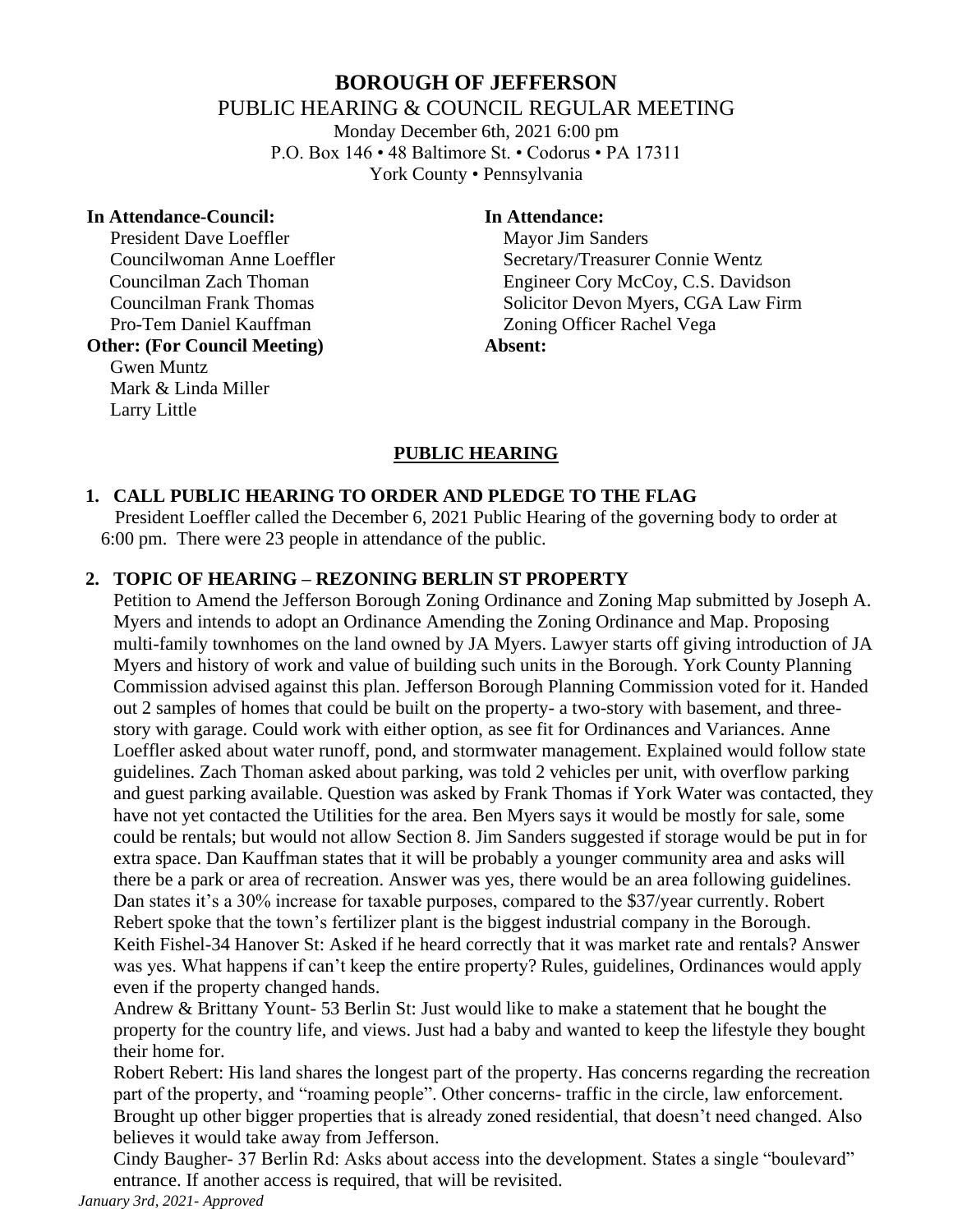Aaron Hoff- 36 Berlin St: What analysis has been done to present this? As an engineer himself, the roads would need to be regraded. Feels there is red flags regarding the entrance. Answer was that PennDot has already been out to access the property and says it was ok to be done.

Josh Kessler- 23 Burns Rd: States HOA is junk. Disagrees with HOA's. Who will do the regulating when the HOA, just lets the residents "do whatever they want"? Two cars per home, will end up being four, or six. States that JA Myers bought this property for dirt cheap, is looking to make profit in a community that is just nice the way it is. Answer that the HOA is responsible for those inside the development and would enforce those who don't follow.

Donald Thoman- 25 York St: Concerns about Sewer system. Answer is that the sewer system is only being used at 10-15% capacity so the more that is used, the better it will be utilized. Now is under the impression that there may not be enough water supply.

Tim Hanson- Heidelberg Township Supervisor: Asks why we would want to allow something like this into our Jefferson Borough. There is a lot that needs to be changed i.e. police.

Larry Little- 28 Berlin St: Is with the fire company. Is asking where their water coming from for the sprinklers systems for this property? Pressure from across the fertilizer is not good. Also, express concerns about traffic regarding speed up and down the road. Also questioning PennDot, regarding the entrance- being a one entrance. Ben Myers states that there may be a lot of extensive improvements because of getting the property cheap.

Josh Kessler states he hopes the Council denies the Petition, and this is over.

Mark & Linda Miller- 47 Berlin St: States he has a beautiful view. Would like to know where the entrance/exit? Mr. Miller says he has a hard time turning left as, does not want to deal with waiting or being almost killed on the road. States compromise may change minds, suggests one-acre lots. Mark states that fertilizer plants could explode or fires?

Keith Fishel states he agrees with Tim Hanson, don't take away from our area.

Frank Thomas states the fire company voted against it when he brought it up.

Robert Rebert says about the fertilizer plant, he sees this putting them out of business. This development could potentially complain about the business that starts up. The family does all their business in Jefferson. States again that there is other land that can support the development.

Devon Myers says Myers has to apply for Special Exception and listen to testimony regarding traffic, noise, and various other steps before this even makes a budge.

Dan Kauffman asked if this was approved, what could be built right now? Zoning Officer- Rachel Vega reads off a list of possible uses.

**3. ADJOURN PUBLIC HEARING –** President Loeffler adjourns this meeting at 7:28 pm

# **SCHEDULED MEETING**

# **1. CALL REGULAR MEETING TO ORDER**

 President Loeffler called the December 6th, 2021 Council Regular Meeting of the governing body to order at 7:38 pm. There were 4 residents in attendance, and everyone abided by the state guidelines.

# **2. NOVEMBER 1ST 2021 MINUTES**

Councilwoman Loeffler made the motion to accept, the November 1st 2021 Minutes, Councilman Thomas second. **Motion passed**.

# **3. PUBLIC COMMENTS**

- Mark Miller asks how does the Zoning change work? Solicitor Myers says the January Borough Council meeting it will be voted on whether it allows to go through. Councilwoman Loeffler asks that the Jefferson Zoning Board approved JA Myers plan, and asks about the Planning Commission approval? More discussion regarding the land, the use, and exceptions for the property.

# **4. SOLICITOR'S REPORT**

**-** ZHB fees that were not used, minus advertisement, postage and administrative duties, shall be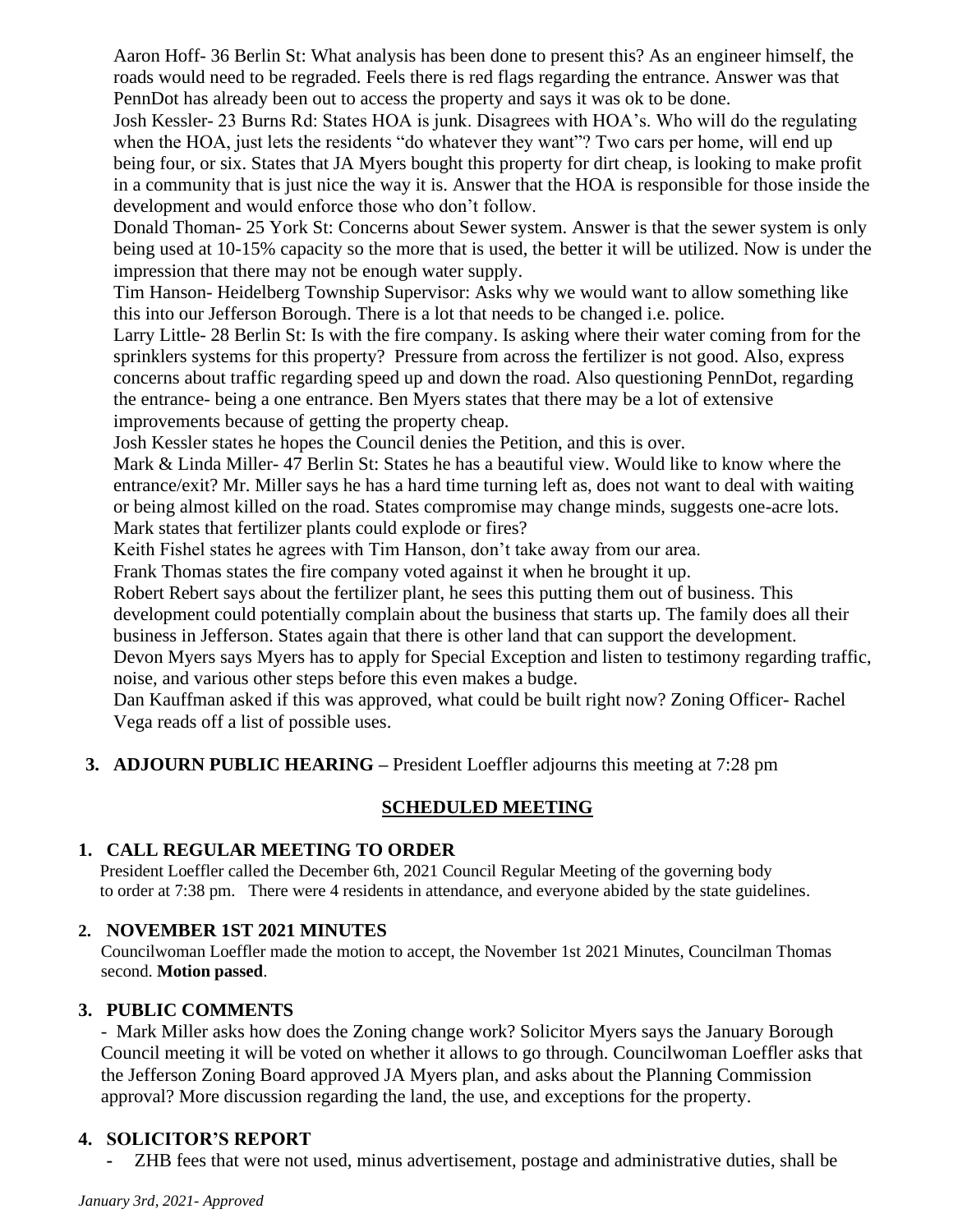returned to applicants. President Loeffler made the motion, Councilman Kauffman second. Motion Passed.

- Millage Tax Rate Resolution 2021-04 for the year 2022.
- Discussion for 22 York St. Steps on what to do next. Solicitor has sent it to an investor in Hanover to see if this could be of any interest.

### **5. ENGINEER REPORT** –

Capital improvement plan meeting for Nov 10<sup>th</sup> at 7pm. Meeting update: feels meeting went well. Jess will put together a plan that will be presented for February. May not need any action taken on it, there's ideas to look at.

#### - **Solicitor & Engineer left the meeting at 8:25 pm**

#### **6. PLANNING COMMISSION –**

#### **7. TREASURER'S REPORT**

a) Cash Flow Report, Budget vs. Actual Report, Income & Expense Reports for November – Councilwoman Loeffler made the **motion** to accept the Cash Flow Report, Councilman Thomas seconded and the **motion passed**.

#### **8. JEFFERSON CODORUS JOINT SEWER AUTHORITY REPORT**

a) Next Meeting – November  $3<sup>rd</sup> 2021$ 

#### **9. ZONING/PERMIT REPORT**

- a) Permit & Ordinance Violations Report for November
- b) Ordinance Compliance Officer No report for November

#### **10. MAYOR'S REPORT –** No report given

### **11. COMMITTEE REPORTS / COMMITTEE ASSIGNMENTS**

- a) Building, Property and Supply Chairperson D. Loeffler –
- b) Maintenance List –November maintenance reviewed Cannon wheels bubbling up
- c) Finance Chairwoman Loeffler Gives Report
- d) YATB Councilwoman Loeffler Gives Report
- e) PSAB Councilwoman Loeffler Gives Update
- f) YCBA Councilwoman Loeffler Update on dinner.
- g) Lights, Water & Gas Chairperson Z. Thoman No report currently.
- h) Public Safety and Welfare Chairperson F. Thomas –
- i) JVFC Chairperson F. Thomas Still has calendars again for next year \$30
- j) Solid Waste and Sewer Chairperson D. Kauffman No report at this time
- k) Streets & Sidewalks Chairperson D. Loeffler –

### **12. OLD BUSINESS**

#### **13. NEW BUSINESS**

 **-** Councilwoman Loeffler presented Councilman Thoman with a gift for his service on the board. This is his last meeting with Jefferson Council Board.

### **14. CORRESPONDENCE**

 **-** Included in folder

### **15. MEETING AND TRAININGS**

*January 3rd, 2021- Approved*